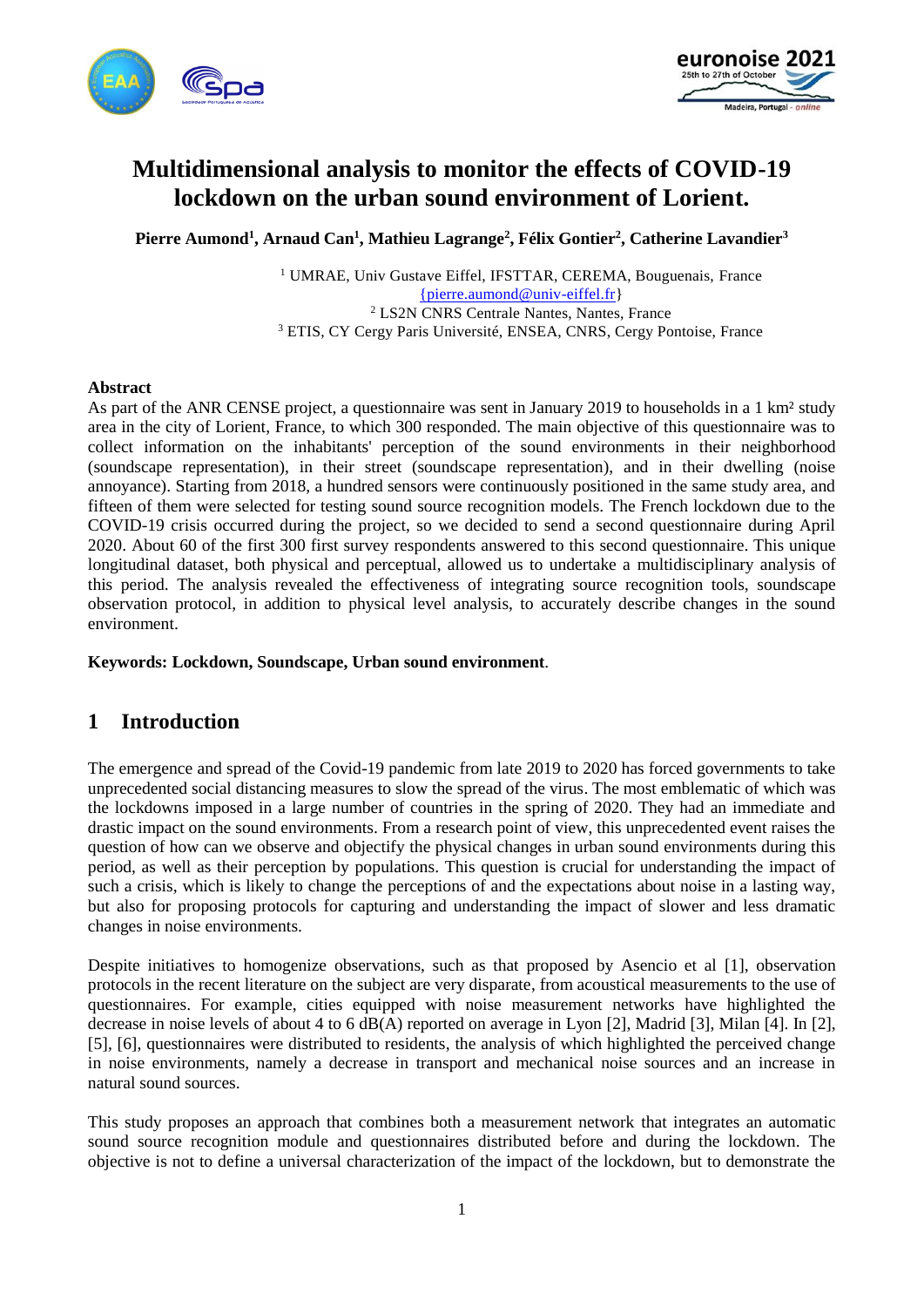

relevance of such a protocol to characterize such an event. As such, this paper is only a brief summary of the methods and results obtained.

# **2 Material and methods**

## **2.1 Questionnaire**

In the second week of January 2019, a questionnaire was sent to approximately 2000 households in a study area of 1 km² in the city of Lorient, France. Until 15 March 2019, it was possible for the inhabitants to return a paper version of the questionnaire or to fill it in via a web platform. The questionnaire takes about 20-25 minutes and is composed of 5 sections detailed in [7]. A second questionnaire was sent out during the lockdown period in 2020, from early April to mid-May. It was identical in every respect to the first two sections. 318 people completed the first questionnaire and 62 of these participants also completed the second questionnaire.

### **2.2 Measurement network**

Specific low-cost noise monitoring sensors have been developed within the CENSE project to be integrated into a measurement network [8]. In April 2020, approximately 70 sensors were installed in the study area. Among these sensors, we strategically selected 15 that operated continuously over the study periods and were best spatially distributed to match the residents' questionnaires. To facilitate data processing, only the first 10 minutes of each hour are analyzed assuming that they are representative of the whole corresponding homogeneous period as suggested in [9].

#### **2.3 Sound Recognition**

In addition to analyze perceptual assessments and acoustic indicators, we investigated variations in the content of sound environments through automatic sound source recognition. Specifically, a deep neural network was designed to identify the time presence ratios of cars, trucks, motorbikes, voices, small birds, seagulls and background noise activities from the sensor network [10].

# **3 Results**

### **3.1 Perceptual analysis**

Comparative statistical analyses between the responses given in the pre-lockdown period and during the lockdown period were carried out. In particular, this showed strong decrease of the perceived presence time of road traffic, two-wheelers and "expressive" voices (shouts, laughter) during the lockdown. In contrast, the perceived presence time of birds increased significantly. In general, the sound environment perceived by the residents in front of their homes was assessed much calmer, more pleasant and less eventful during the lockdown period than before.

### **3.2 Sound level analysis**

The analysis of the measured sound levels shows first of all that globally the typical daily and weekly pattern is maintained for both study periods. However, a statistical analysis indicates that the period effect for the mean measurements of all the sensors is about 7  $dB(A)$ . A difference of up to -15  $dB(A)$ is even observed between the period before and during lockdown for a station located close to a boulevard.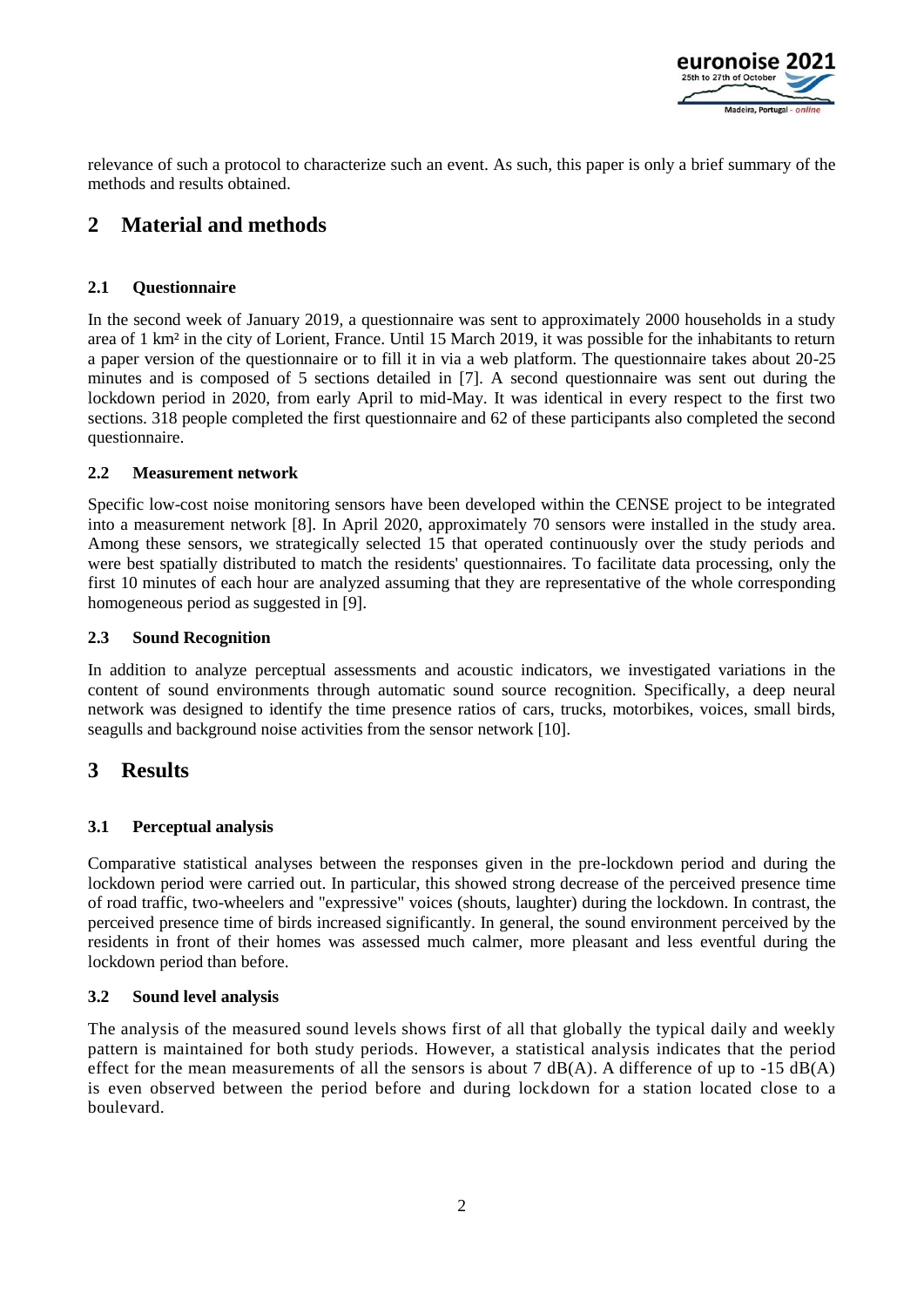

#### **3.3 Sound recognition analysis**

We initially observe that the expected general diurnal and weekly behavior is observed for most of the variables (e.g., morning birdsong peaks at sunrise), which reinforces the confidence in the source recognition model. Statistical tests show a strong increase in the perceived presence time of birds, and a decrease in the perceived presence time of road traffic, estimated by the algorithm. We also observe a decrease in the estimated presence time of voices during the lockdown period in the hyper center and near the bars, but an increase in the small streets or on the pathways along the riverbank.

#### **3.4 Cross-comparison of the different evaluation methods**

Pearson correlation coefficients with their respective significance (p-values) between the questionnaire variables, source recognition, but also the physical indicators directly were calculated. They show that the perceived sound level and the measured sound level indicators  $L_{A_{eq}}$  and  $L_{A_{50}}$  are significantly inversely correlated. The same dynamics are also observed when comparing the measured sound level  $L_{\text{Aeg}}$  and  $L_{\text{A50}}$ and the perceived traffic presence time. The perceptual indicators and those from source recognition for the time of presence of birds and road traffic are also significantly correlated.

# **4 Conclusion**

In this study, three methods of sound environment analysis were considered for periods before and during the lockdown due to the COVID-19 crisis in the city of Lorient, France. The analysis of sound levels reflects the results of many other studies on the subject, namely an average decrease in equivalent sound level of about 5-10 dB(A). The analysis of the questionnaire results allows us to investigate the changes in the perceived presence of certain sources over time, such as the drastic decrease in road traffic and the increase in the perceived presence of birdsong.

This study also introduces the integration of the analysis of the presence of sound sources both from the questionnaires and from the automatic estimation using a deep convolutional network algorithm. The analysis of the latter reveals temporal details on the presence of sources which are very complementary to that of the questionnaires. The differences between the questionnaires and the algorithm also allow us to question the perceptual or algorithmic biases that may be present in each measuring method.

When confidence in the results of the algorithm will progressively increase, this type of cross analysis will certainly allow us to highlight perceptual biases. In spite of some methodological and technical limitations of the study, this shows the interest of introducing multidisciplinary analyses of the urban sound space, in particular to explore particular phenomena such as the lockdown related to COVID-19, or more generally to testify of the short- and long-term evolutions of the urban sound environments and their appreciation. More information about the methods and results obtained will be given during the presentation and in a full paper that is in the final stage of writing.

# **Acknowledgements**

The authors want to thank the city of Lorient and in particular J.C. Baron and P. Crépeaux from "le pôle cadre de vie et development durable" (the life and sustainable development center). This work was funded under the ANR project CENSE No. ANR-16-CE22-0012.

# **References**

[1] C. Asensio *et al.*, « A Taxonomy Proposal for the Assessment of the Changes in Soundscape Resulting from the COVID-19 Lockdown », *Int. J. Environ. Res. Public. Health*, vol. 17, n<sup>o</sup> 12, Art. n<sup>o</sup> 12, janv. 2020, doi: 10.3390/ijerph17124205.